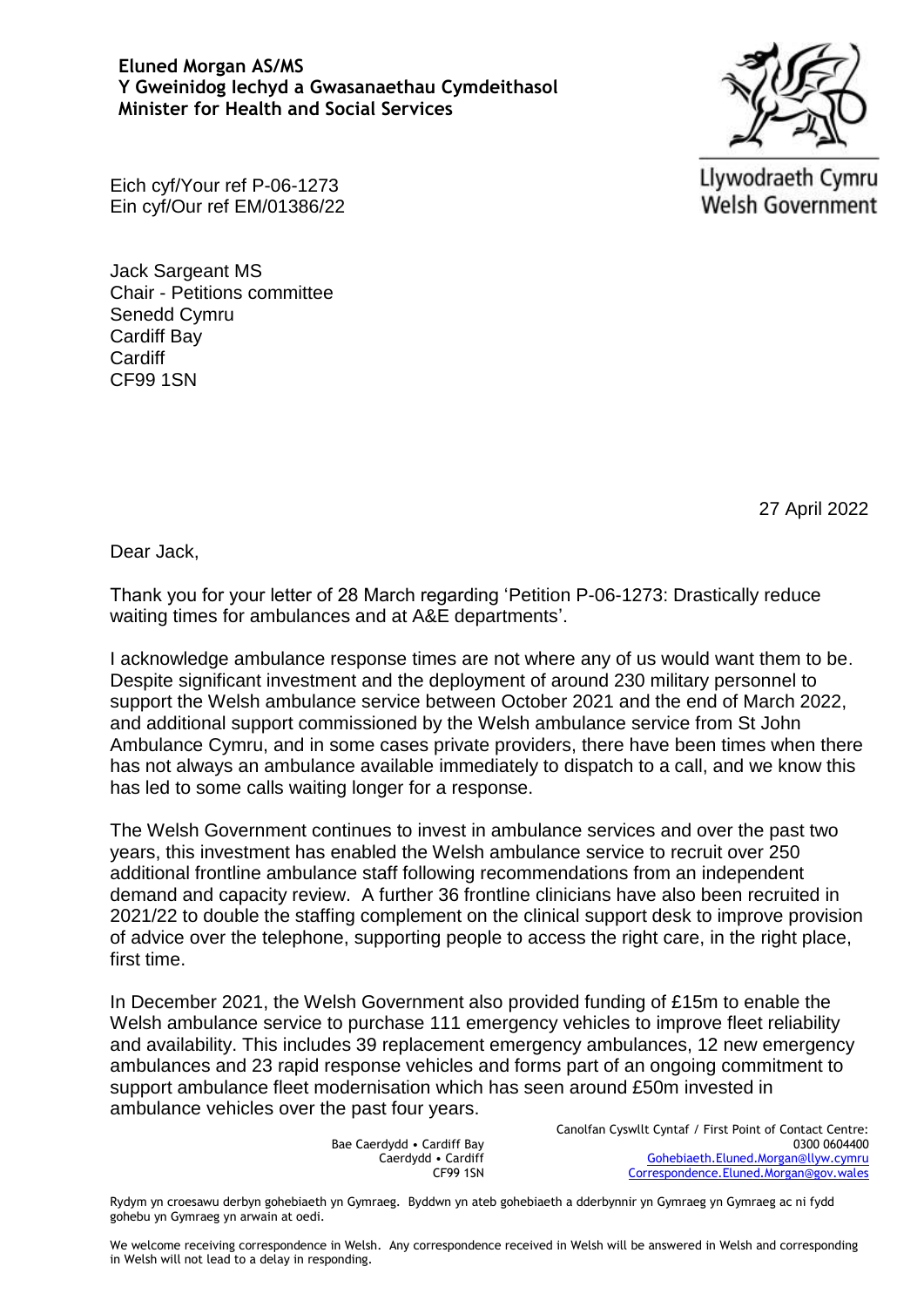We recognise that ambulance patient handover delays also remain a significant challenge at sites across Wales, which can impact on ambulance availability. A range of local and system-wide factors contribute to these delays, including reduced physical capacity within emergency departments, increased levels of demand, and pressures elsewhere in the system. These delays are often a visible symptom of a wider pressures across the health and care system and require collective and collaborative action by Health Boards alongside the Welsh Ambulance Service, to promote preventative approaches, better management of people's needs in the community and improved 'flow' of patients through hospital and home as soon as it is safe for them to so.

Practical requirements including donning personal protective equipment (PPE) and deep cleaning of equipment and vehicles for each ambulance response, have also impacted on ambulance availability and responsiveness at times of peak demand.

We remain committed to ensuring there is equity of access to health and care services which are safe, sustainable and deliver the best possible clinical outcomes for communities across all parts of Wales. I have, therefore, made it clear to the Chief Executives of all seven Local Health Boards in Wales that, as joint commissioners of ambulance services, they must work with the Welsh Ambulance Services Trust (WAST) to understand local challenges and agree collaborative actions to ensure patients within their communities receive a safe and timely response, through a whole system approach, ensuring ambulance crews are available to respond when needed.

A number of practical measures have already been implemented to improve patient flow through hospitals to allow people to leave hospital when they are well enough to do so and reduce delays at the 'front door' of our hospitals. The Emergency Ambulance Services Committee (EASC) is also working with the Welsh ambulance service and health boards to deliver a wide range of immediate and sustainable actions to support better management of 999 demand in the community, increased ambulance capacity, improved responsiveness to people with time sensitive conditions and ambulance patient handover delays. This will including development of ambulance handover improvement plans for each site across Wales.

In light of the need for a whole system approach to drive improvement, earlier this year, I set out our strategic plans, and our expectations of Health Boards, NHS Trusts and Regional Partnership Boards, for a whole-system transformation of access to urgent and emergency care, through delivery of ['six goals for urgent and emergency care'](https://gov.wales/written-statement-six-goals-urgent-and-emergency-care-policy-handbook). The ambition across the six goals is to ensure individuals accessing the urgent and emergency care system, for mental or physical health – or social - concerns, receive the appropriate response, in the right setting, at the right time resulting in optimal outcomes and a better experience for all.

Delivery of these goals will be driven and overseen by a national portfolio programme and £25m recurrent revenue funding has been made available to support local, regional and national delivery of key priorities. We have already made significant investment in new ways of working, such as urgent primary care centres and expanding same day emergency care services to reduce pressure on emergency and urgent care and the wider system. A national programme has also been established to support health boards and regional partnership boards to deliver optimal hospital care and improve patient flow, enabling people to return home from hospital when they are ready and freeing up bed capacity in hospitals.

Furthermore, in recognition of the need to improve ambulance and broader urgent care system performance in the immediate term, a national health and social care risk summit